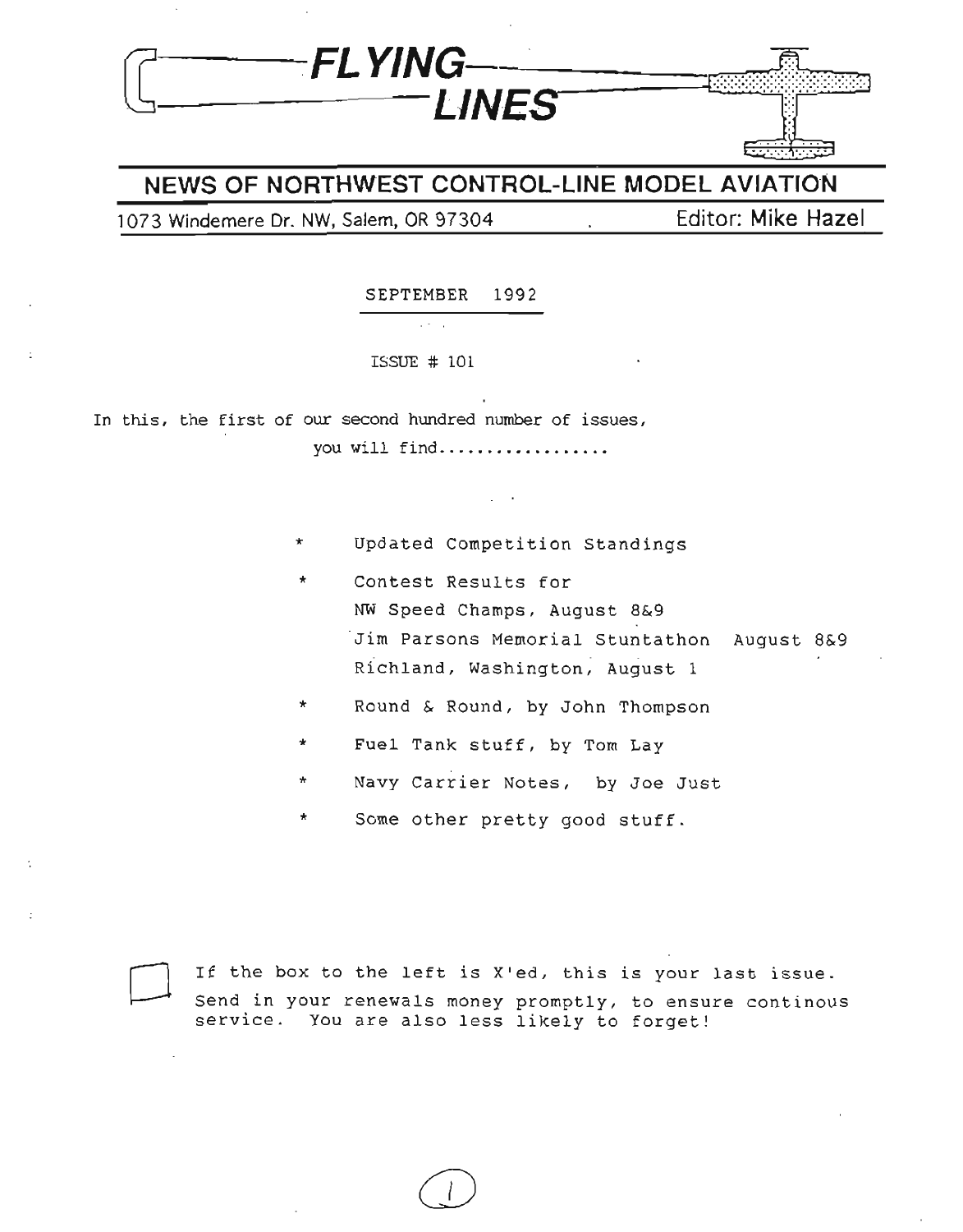

PLEASE excuse what rough edges this issue of FLYING LINES may seem to have, and any typos and whoop-oos that you sharp eyed types might find. This issue is being rushed along in an effort to get out before the Raider Roundup. The publicity for that meet has been somewhat eleventh-hour, and some details have been somewhat tentative relating to that contest in the last couple of years. So we figure that getting out publicity, albeit almost twelvthe hour, might help a little, and can't hurt. Hummm, I'm almost certain we had a spelling error in that last sentence, oh well. Anyhoo, this is being typed just before the trip to the print shop on Friday the 4th, and hopefully this issue will be in most everybody's hands by the 10th. Please come on out, and support this last big meet of the year. Speed fliers should note that their activity was inCluded again this year.

This is probably old news to everybody by now, but Paul Walker was 1992's double crown Aerobatics winner. As you know, he grabbed first place at the AMA Nationals, and shortly followed up with that ever elusive win at the World Champs. Other World champs participants have felt that Paul was the best flier, and this year the judges scores came to that same reckoning. Congratulations, Paul.

For *you* swap shop and collector type people, there will be a Collecto in Albany, Oregon on September 19th. Ye olde editor will be there, looking for good deals, and trying to pass off old stuff as treasured relics. The new site this year is the South Albany High School, which will have lots of room for sellers and buyers to move about. (as opposed to some other swap shows). For more information, please call Rod Russell at 503-390-1022.

There is a new look coming to FLYING LINES. You will most likely notice the look and layout of this newsletter changing a bit starting next month. Ye olde editor is teaming up with a new partner, called a MacIntosh. As soon as I learn how to make the thing do what I want. The newsletter will take on a neater, and more ccnsitent layout. It would also be nice if it made it less work!

Speaking of work, are there any other modelers out there in readerland who would like to give some effort and love back into the hobby? What am I speaking of? Well, we are still lacking event columnists for most competition aspects of our activity. I would like to see some contributors for Combat, Racing, Speed, and Aerobatics. The pay is cheap (a free subscription), but besides the fame, glory, and good feeling that you have helped, you too can experience the excitement of stepping out of your car upon arriving at a cohtest, only to be met with screaming throngs of fans and newsletter groupies dying for your autograph, or a piece of *your* clothing. Don't believe me? One way to find, and that's to volunteer to do some writing for FL. Net sure of yourself? Think you don't have something to contribute? Don't sell yourself short. Talk to me, and I'll let you know how we make everyone look good.

Well, guess that's it for now. Keep your lines tight.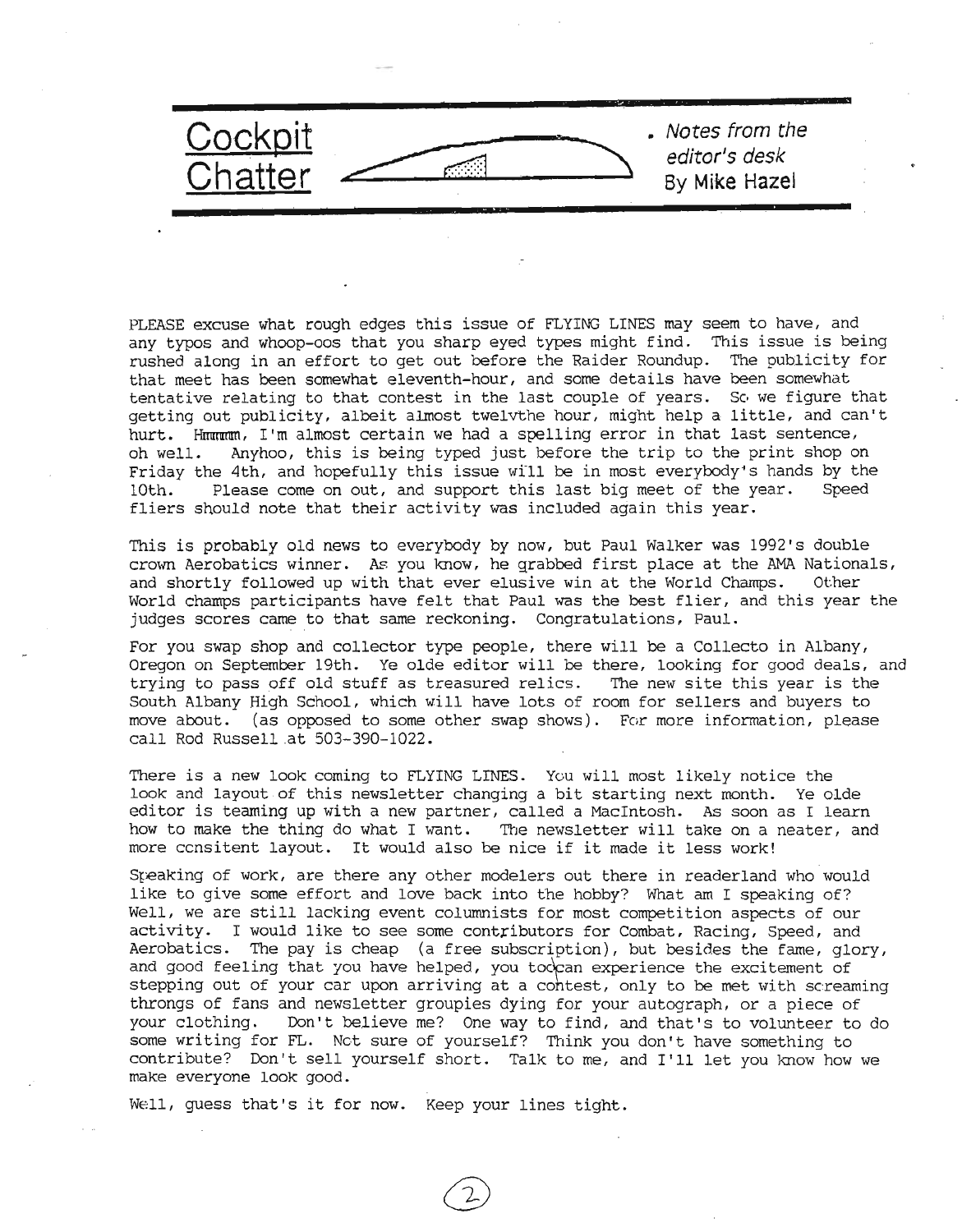# WASHINGTON STATE **CONTROLINE CHAMPIONSHIPS**

**AMA Sanctioned 'AAJ Model Airplane Contest**

**The Seattle Skyraiders present:** 

# **RAIDER ROUND-UP 192**

**September 12th and 13th Boeing Space Center Kent, Washington**

*Saturday Event Scheduls*

| 9:00  | Northwest Sport Race                                   |
|-------|--------------------------------------------------------|
| 10:00 | (knted profile + stock Fox , 35 stunt)<br>Navy Carrier |
|       | (profile, 15 profile, Class I, II)                     |
| 10:00 | <b>NW Super Sport Race</b>                             |
| 10:00 | Old Time Stunt                                         |
|       | Ipra-1962 design - GSCB rules)                         |
| 12:00 | Fox .35 Combat                                         |
|       | (any design + Fox .35 stunt)                           |
| 2:00  | Nostalgia Stunt                                        |
|       | (any design 25 years or older)                         |
| 11:00 | Flyina Clown Race                                      |

*Sunday Event Schedule*

| 9:00  | Precision Aerobatics                 |
|-------|--------------------------------------|
|       | (Four PAMPA classes)                 |
| 9:00  | Speed Record Ratio                   |
|       | (new rules in affect)                |
| 12:00 | Static Judging Profile & Sport Scale |
| 1:00  | <b>Balloon Bust</b>                  |
| 2:00  | Profile & Sport Scale Flying         |
|       |                                      |
|       |                                      |

CONTEST DIRECTOR: Joe Dill, 22533 152nd Ave SE, Kent, WA 98042 • phone (206) 631-2367

Registration each day from 9:00am unit start of event. Entry fees \$10.00 for 1st event, \$5.00 each additional event AMA or MAAC membership required for all pilots/mechanics- applications available at contest site.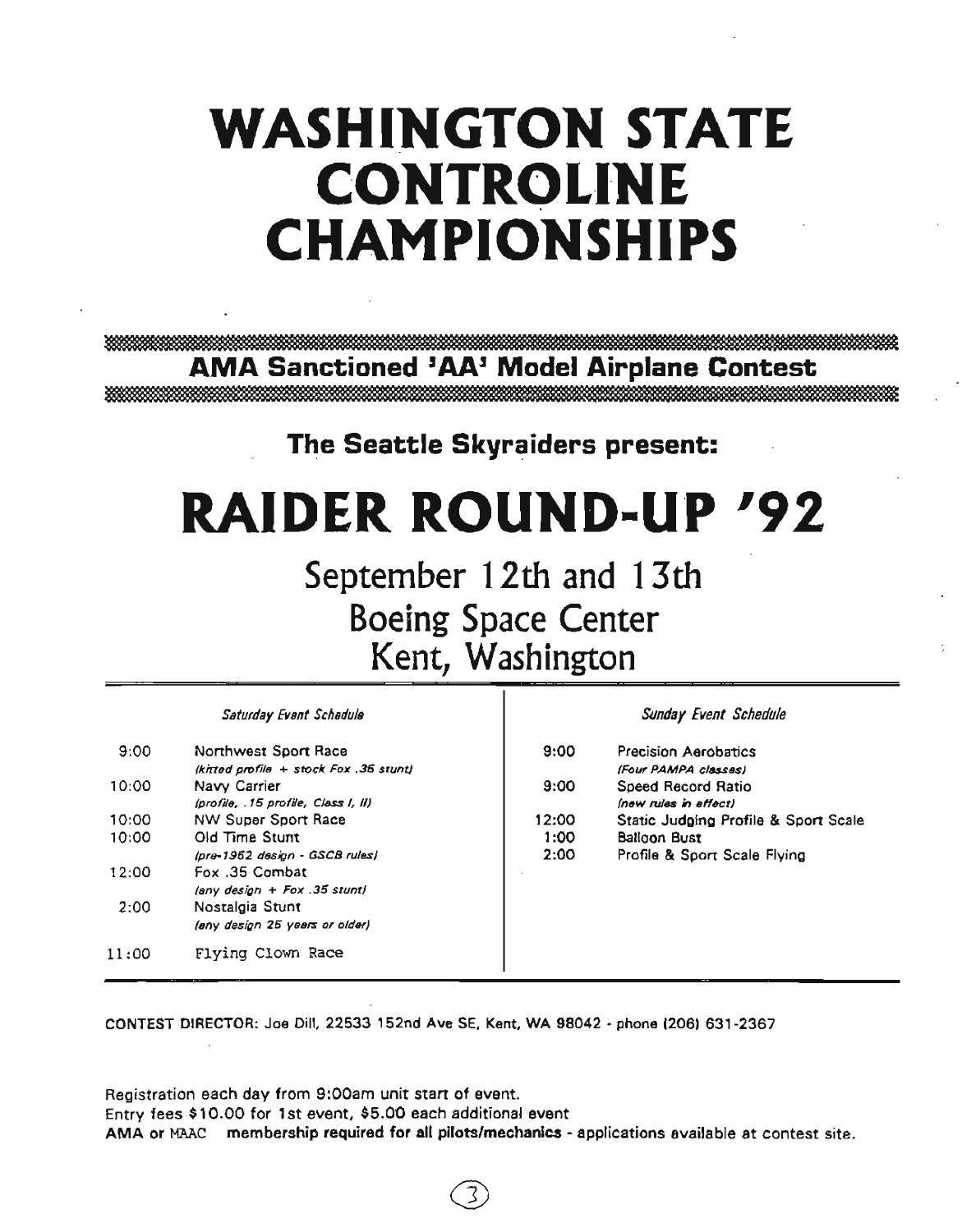## **NW Competition Standings**

Flying Lines' compilation of event placings *by* Northwest modelers competing in Northwest region contests

### As of 8-1-92

#### OVERALL STUNT (10 contests, 65 entries)

| 1) | Darrel Harvin23       |  |
|----|-----------------------|--|
|    |                       |  |
| 2) | Bob Parker 17         |  |
| 3) | Don McClave  16       |  |
| 4) | Bob Emmett  14        |  |
| 5) | Barrie Shandel  13    |  |
| 6) | Al. Resinger  12      |  |
| 7) | Paul Walker  10.5     |  |
| 8) | Bobbie Graff $(ir)$ 5 |  |
|    | Alice Royer  5        |  |
|    | Todd Ryan $(jr)$ 5    |  |

OVERALL COMBAT (8 contests, 73 entries)

| 1) | Gary Byerly           | 43 |
|----|-----------------------|----|
| 2) | Jeff Rein             | 7  |
|    | Frank Boden           | 7  |
|    | Joe Campbell          | 7  |
|    | Mel Lyne              | 7  |
| 6) | Kevin Magnuson $(sr)$ | 6. |
|    | $R$ uss Popel         | 6  |
| 8) | Norm McFadden         | 5  |
|    | Dick Salter           | 5  |
|    | Tom Strom             | 5  |
|    | Todd Ryan (jr)        | 5  |
|    | $Troy$ Lyne           | 5  |
|    |                       |    |

OVERALL RACING (22 contests, 124 entries)

| $\mathbf{1}$ ) | Joe Rice (sr)  49                                    |  |
|----------------|------------------------------------------------------|--|
| 2)             | Ken Burgar  28                                       |  |
| 3)             | Todd Ryan (jr)  27                                   |  |
| 4)             | Jim Cameron  23                                      |  |
| 5)             | Henry Hajdik  17                                     |  |
| 6)             | Kevin Magnuson (sr)  13                              |  |
| 7)             | Tom Strom $12$                                       |  |
| 8)             | Joe Campbell $\dots\dots\dots\dots\dots$             |  |
|                | Jeff Cleaver  11                                     |  |
| 10)            | $Rich$ McConnell $\ldots\ldots\ldots\ldots\ldots$ 10 |  |
|                | Ron Hale  10                                         |  |

|                            | OLD TIME STUNT (3 contests, 20 entries)                                                                                                                                |
|----------------------------|------------------------------------------------------------------------------------------------------------------------------------------------------------------------|
| 1)<br>2)<br>3)<br>4)<br>5) | Barrie Shandel<br>10<br>Don McClave<br>-9<br>Darrell Harvin<br>8<br>AJ Resinger<br>6<br>5<br>Bob Emmett<br>5<br>Todd Ryan $(jr)$                                       |
|                            | PRECISION AERO'S (6 contests, 38 entries)                                                                                                                              |
| 1)<br>2)<br>3)<br>4)       | Bob Parker<br>17<br>15<br>Darrell Harvin<br>10.5<br>Paul Walker<br>AJ Resinger<br>- 6<br>5) Bobbie Graff $(jr)$<br>5<br>- 5<br>Alice Royer                             |
|                            | FLYING CLOWN RACE (3 contests, 19 entries)                                                                                                                             |
| 1)<br>2)                   | Joe Rice $(sr)$ 18<br>Kevin Magnuson<br>13<br>$3)$ Jim Welch  9<br>4) Ron Hale  8<br>5) Todd Ryan $(jr)$<br>- 6                                                        |
|                            | NW SPORT RACE (5 contests, 26 entries)                                                                                                                                 |
| 1)<br>2)<br>4)<br>5)       | Jim Cameron<br>12<br>Ken Burgar<br>11<br>Henry Hajdik<br>11<br>Rich McConnell<br>- 6<br>Joe Rice $(sr)$<br>5<br>Todd Ryan $(jr)$<br>- 5<br>$5\overline{2}$<br>Mel Lyne |
|                            | BALLOON BUST (4 contests, 25 entries)                                                                                                                                  |
| 1)<br>2)                   | Rich McConnell  10                                                                                                                                                     |
| 4)                         | Dave Mullens  9<br>Todd Ryan $(jr)$<br>9<br>Angela Bell<br>6                                                                                                           |

5) Wes MUllens (jr) ............ <sup>5</sup> Stephen Cox  $(jr)$  ............ 5

## **Late Flash -The 1993 NATS Will Be Held In Lubbock, Texas July 17· 26**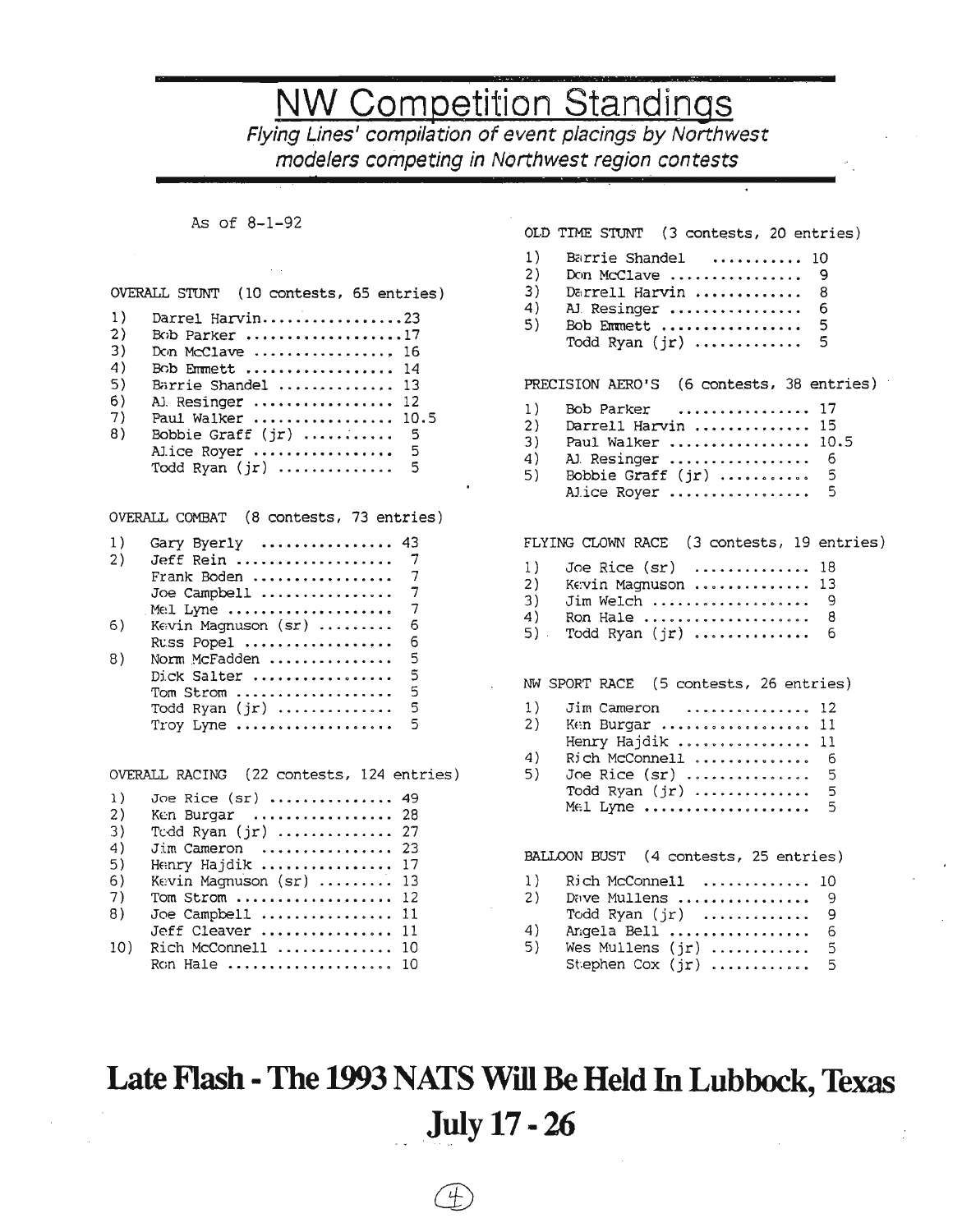#### THE 1992 NORTHWEST CONTROL-LINE SPEED CHAMPIONSHIPS

August 8-9, Coquitlam, B.C. by Mike Slessor NASS 146

Vancouver Be

For the first time in its history, this contest was not held at the old Richmond, B.C. site, but instead was held at the beautiful Coquitlam site. The two fully-paved circles are surrounded by mountains and forest, which provides for. a very pleasant backdrop for a weekend of circle-burning. Unfortunately, the planned weekend of flying was shortened to Sunday only, after the most torrential of downpours visited the area on Saturday. However, the inclement weather gave everyone the excuse to partake in an all-day bench. racing session.

As was the case at last year's edition of this contest, the top positions in the overall Record Ratio contest were taken by non-Open flyers. The crew from the Tri-Cities, Washington (remember the '89 Nats) area cleaned up, with Joe Rice taking first overall with <sup>a</sup> mind-numbing 141% of the current Senior record in 21 Sport. Todd Ryan, also from the Tri-Cities, took second spot with 105% of the Junior <sup>21</sup> Sport record. Paul Gibeault snared the third position with a solid 99% of the Open F-40 record, which also earned him a new Canadian record for the class and the Northwest *CIL* Speed Championship trophy as the highest placing open contestant. Chuck Schuette, flying his asymmetric A ship, grabbed fourth spot by the narrowest of margins, 94.17% to the impressive 94.13% posted by Will Naemura in FA! against Carl Dodge's outstanding record.

The new fuel rules were the undoing of a number of the perennial winners of this contest. Loren Howard, though consistent as always, could not get the horses he needed out of his OS .65 with the cool 10% brew. Also, Jet ace Jerry Thomas, the defending NW Speed Champion, was unable to post <sup>a</sup> flight, despite much tinkering with metering jets and fuel system in an attempt to get <sup>a</sup> setting that would hold for an official clocking. As seen in the results below, several other speedsters competed, but it looks like just about everyone will need some more development time on the new juice.

1992 NW SPEED CHAMP: PAUL GIBEAULT; Calgary, Alta. (F-40, 149.82 MPH)

| 1. JOE RICE       | Richland, WA  | Sr. 21 Sport   | 127.61 MPH (141.3%) S40  |
|-------------------|---------------|----------------|--------------------------|
| 2. TODD RYAN      | Pasco, WA     | Jr. 21 Sport   | 116.84 MPH (105.0%)\$30  |
| 3. JOE RICE       | Richland, WA  | Sr. Class A    | 98.43 MPH (100.0%)       |
| 4. PAUL GIBEAULT  | Calgary, Alta | Open F-40      | 149.82 MPH (99.34%) \$20 |
| 5. CHUCK SCHUETTE | Vancouver, WA | Open Class A   | 141.90 MPH (94.17%) \$10 |
| 6. WILL NAEMURA   | Portland, OR  | Open F2A       | 173.41 MPH (94.13%) \$ 5 |
| 7. LOREN HOWARD   | Vancouver, WA | Open Class D   | 168.63 MPH (92.97%)      |
| 8. CHUCK SCHUETTE | Vancouver, WA | Open 21 Sport  | 139.91 MPH (88.23%)      |
| 9. PAUL GIBEAULT  | Calgary, Alta | Open F2A       | 162.38 MPH (88.14%)      |
| 10. ROY BEERS     | Ariel, WA     | Open Class D   | 157.42 MPH (86.79%)      |
| 11. TODD RYAN     | Pasco,WA      | $Jr. 1/2A$ PP  | 55.20 MPH (58.64%)       |
| 12. JERRY THOMAS  | Puyallap, WA  | Open Jet Speed | Attempt (2)              |
| 13. RON SALO      | Richmond, BC  | Open Class B   | Attempt (1)              |
| 14. SCOTT NEWKIRK | Edmonds, WA   | Open F2A       | N/T                      |
| 15. SCOTT NEWKIRK | Edmonds,WA    | Open 21 Sport  | N/T                      |
|                   |               |                |                          |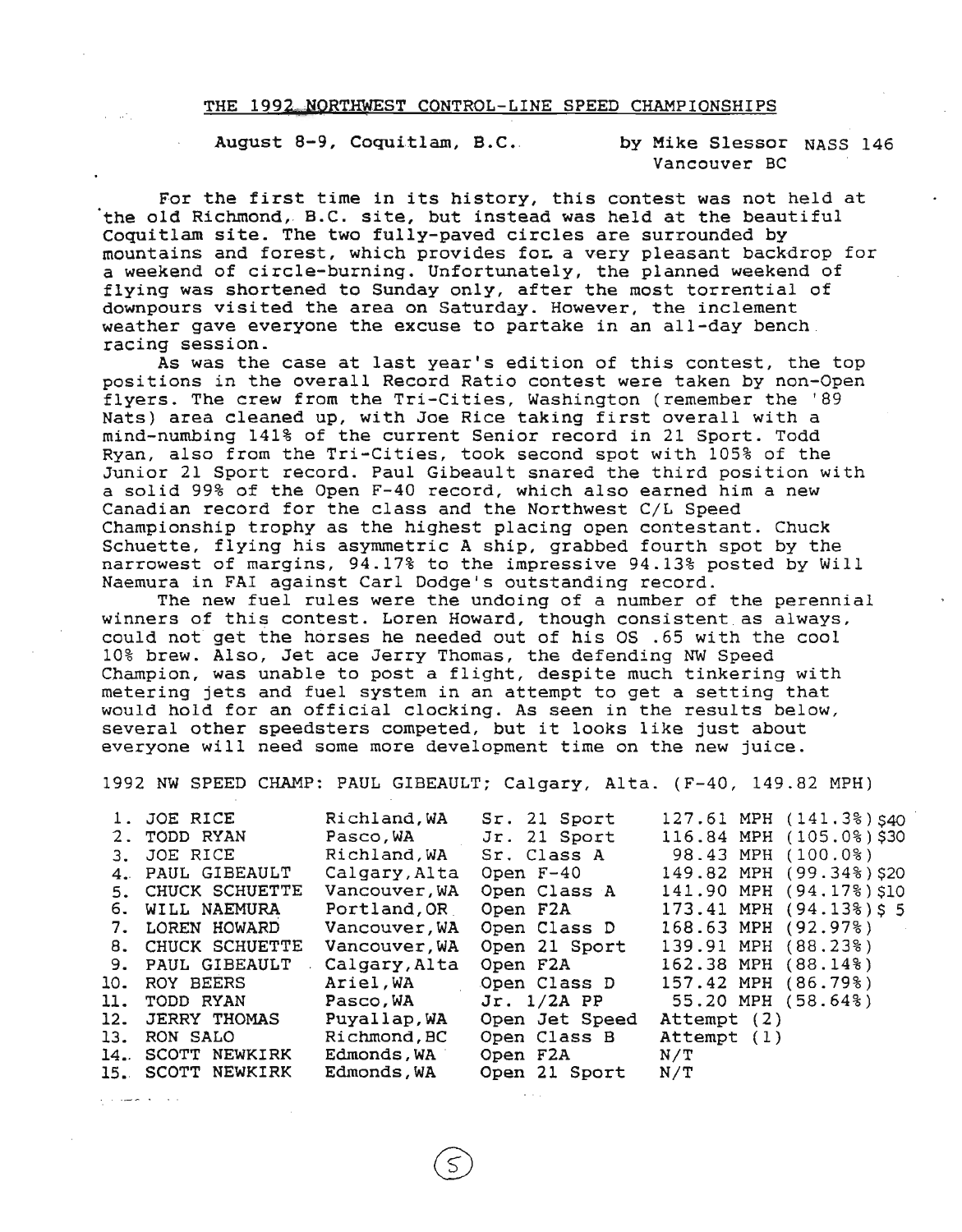

### By John Thompson

"What can you conceive more silly and extravagant than to suppose a man racking his brains, and studying night and day how to fly?"

> - William Law A Servious Call to a Devout and Holy Life (1728) (=====================================

take vou now to the winter of 1978.

The year 1977 had been a big year for control-line model aviation. It might be described, in fact, as a "burnout" year. Then followed 1978, a year in which activity in every event deppeed off. Formedly active clubs disappeared from There were few contests, and those were poonly store or ganized. OL enthusiasts were wornlied. Something had to be done

There were discussions. Two ideas emerged,

1. We needed something to keep us busy oven the winten, so beople aton't drift away from the hobby. Out of thus idea onew the 1978-79 Nonthwest Spont Race Dirtzzle Omoutt, a five-contest senies of nading events. The dincuit **lastad I I veans** 

2. We needed some form of communications netwonk, so that people wene aware of activity in other pants of the neglion. Thene was strength in numbers, we reasoned, and we had to keep the numbers together. Thus was bonn Firmal mes

It's still going, and has been, except for a brief matus - about two years, in which a new editor was chosen but was unable to penform the duties. You have in your hands Issue No. 101

There were only a handful of subscribers for issue No. 1, but at its peak, FZ, had a wonldwide circulation. In its most nacent form, the publication has been limited to Nonthwest distribution or imanily to prevent editor burnout, but it is still a respected publication.

For those who missed it, issue No. I was timed to appear at the 1979 Northwest Regional Controline Chamoronships.

it contained, on its front page, a report on the first Dnizzle Cincuit. There were a total of 32 competitors in that first season, flying the single main event, ald-hules Nonthwest Soont Race (sont of a mix of current NWSR and Super Sport).

Mike Hazel was the first senies champion, using a a Fox 36 plain beaming engine. John Thompson was second with the emeging K&B 35/Ringmaster combination and captured the feature nace record at 7:53; and 8:11 Variner. finishing fourth, nad the fast neat at 3:55

The nest of the senies finishers were, in order (itake) a stroll down memory lane!) Tracy Brazzle, Uim Cameron, John Simpson, Richard Simpson, Paul Wellace, Gary Stevens, Russ Wilcoxson, Fred Williams, Gene Pape, Dave Green, Bill Yail, Tim Hancock, Jack Blankenship, Tom Sisson, David McFadden, David Ineland, Dan Rutherford, Alan Stewant, Keith (wansk), Chris Genna, Norm McFadden, Miels Madsen, Ken Fennis, Buzz Wilson, Brian Scophes, John Hammensly, Dave Gandenen and Lonen Howard.

That finst issue of FL also neconted on the finst "fuel onisis" in model aviation, when Nitromethane supposedly was Well, it tunned out that nitro wasn't unavattable unavailable after all, but prices stayed up anyway for quite a while. Sound familian?

Contests on the schequile as of that May included a combat and mouse nace contest to Regmond, Wash , Race Time, 179 in Eudene, One, the Boeing Management Association Scholarship contest in Kent, Wash., the Clambash in Astonia, One, and the Pontland Aenolinars annual Control Line Classic, the RatBash in Eudene, and the Bladder Grapber in October in Redmond.

As it does now, FL tried to cover every aspect of CL. model aviation, signing up nequian columnist for each event. Thene wene the beginnings of standings and neconds, items which have continued to capture neader interest.

By the time it was handed from the first editor, John Thompson, to httke Hazel, AZ, negularly sunpassed 20 pages and had become foo much work for any team of volunteers. Mike scaled it down to a more neasonable size, and scaled it down funther in its latest vension, to assure that it will continue publication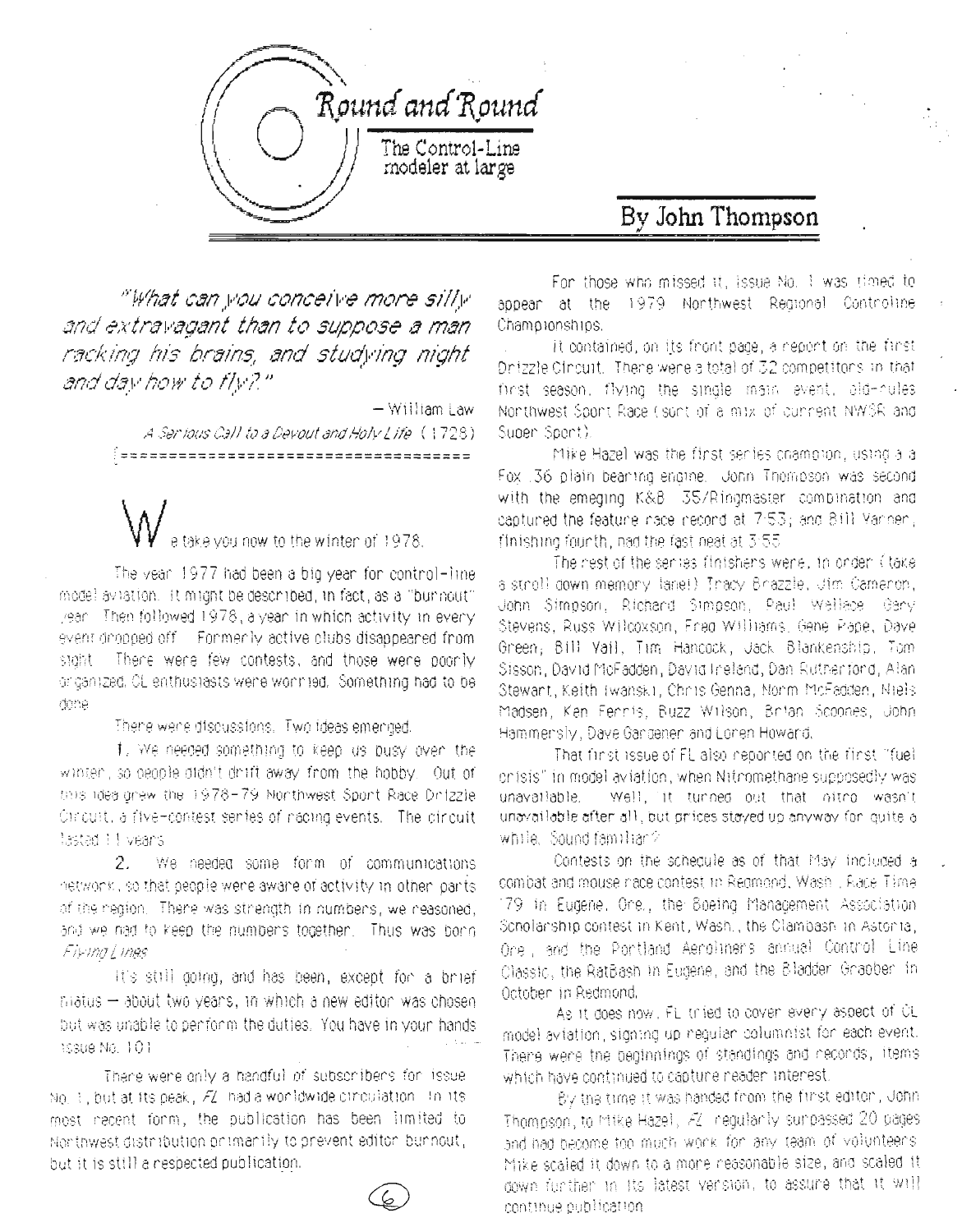Sut  $\mathcal{F}_k$  remains committed to the same purposes  $\pm$ to provide an information network that belos keep CL. modeler's active and informed.

One thing that has changed somewhat is the level of input from the filens in general. The newsletter is still looking for negular columnists on a variety of topics  $-$  we'd like to have one for each discipline (racing, speed, stunt, leto). We'd also like to see an exchange of lideas yia lettens, technical anticles, etc.

Flying Lines is your newsletter, not that of the editor and staff. Your participation is unged.

Along those same lines, I've been hinting for some time that the Nitroholics would do the buik of the onganizational work for a resurrection of the Drizzle Cincuit, if we hear some inpution what level of panticipation. there would be and what kind of events you'd like.

We haven't yet had that input and the DC won't happen if we don't get it. Let's hear from you!

Another thing that helped save CL modeling in the Morthwest in the late 1970s and early 1980s - and make it is nationally necognized hotbed of activity - was that a great many fliens who had for a long time enjoyed the benefits of

the hobby through participation as competitors decided to pitch in and take over some of the work of the hobby. It appears once again to be a time when all of us need to reexamine our activity level and look for ways we can "give something back." to the hobby.

As this is written, our thoughts are just beginning to turn to the task of getting neady for the Raider Roundup in Seattle, one of our favorite contests. Alas, work this year has pnevented us from making as many meets as we'd like, panticularly those fine meets in the Richland area. Hate to miss those nacing heats!

But we did necently attend the Jim Pansons Memorial Stuntathon, and it was an excellent, nelexing two days of stunt and nostaligia.

The Seattle crew puts on a fine stunt contest, and the contestants had the added pleasure this year of greeting the triumphant returning world champion, Paul Walker, fresh. from his victory in Czechoslovakia. Paul served as a judge at the Stuntathon.

Hene are the results of the 1992 event-

Old-Time Stunt (7 entries), 3. Don McClave, 307.75, 2, Alan Resingen, 295. 3, Dannet Hanvin, 270. Bob Emmett, 269.5

Nostalgia Stunt (5 entries): 1. Don McClave, 499. 2. Bob Emmett, 439. 3. Chris Cox, 411. 4. Dick McConnell, 311.5

Expert Precision Aerobatics (4 antries): 1. Alan Resinger, 502. 2. Randy Schultz, 490.  $5.$  Don McClave, 485. 4. Lee Obenbachen, 444.

Advanced Precision Aerobatics (6 entries), 1. Dannell Hanvin, 447.5. 2. Bob Panken, 442 3 Boh Emmett, 430.5. 4. Chris Cox, 373.5.

Beginner Precision Aerobatics (2 entries): i Uohn Leidle, 194.-2. Jim Sofna, 142.

Share your ideas with other modelers. Write to 半*Flying I ines* in cace of the editor , on to Round & Round via John Thompson, 1145 Blinch Ave., Cottage Gnove, OR 97424.

Richland, Washington August 1, 1992

old Time Stunt

| Entrant<br>1. Todd Ryan<br>2. David Thompson 201<br>3. Joe Just<br>4. Bill Tucker<br>5. Ron Hale | Points<br>212<br>198<br>186<br>154       |
|--------------------------------------------------------------------------------------------------|------------------------------------------|
| N.W. Sport Race                                                                                  |                                          |
| Entrant<br>1. Todd Ryan<br>2. Joe Rice<br>3. Ron Hale                                            | Time<br>10:45:94<br>11:54:78<br>22:47:00 |
| Flying Clown                                                                                     |                                          |
| Entrant<br>1. Joe Rice<br>2. Todd Ryan<br>3. Scott Anderson                                      | Lap Total<br>199<br>144<br>40            |

OCTOBER 3/4 ------RICHLAND, WASHINGTON-----------

Events: Old Time Stunt, Profile Carrier, .15 Carrier, Carrier I & II combined, Flying Clown Race, Class I Mouse Race, NW Super Sport Race. Site: Horn Rapids Athletic Complex. Contact: Joe Just, 709 Crescent, Sunnyside, WA 98944  $(509)$  837-5983 Sponsor: Columbia Basin Balsa Bashers.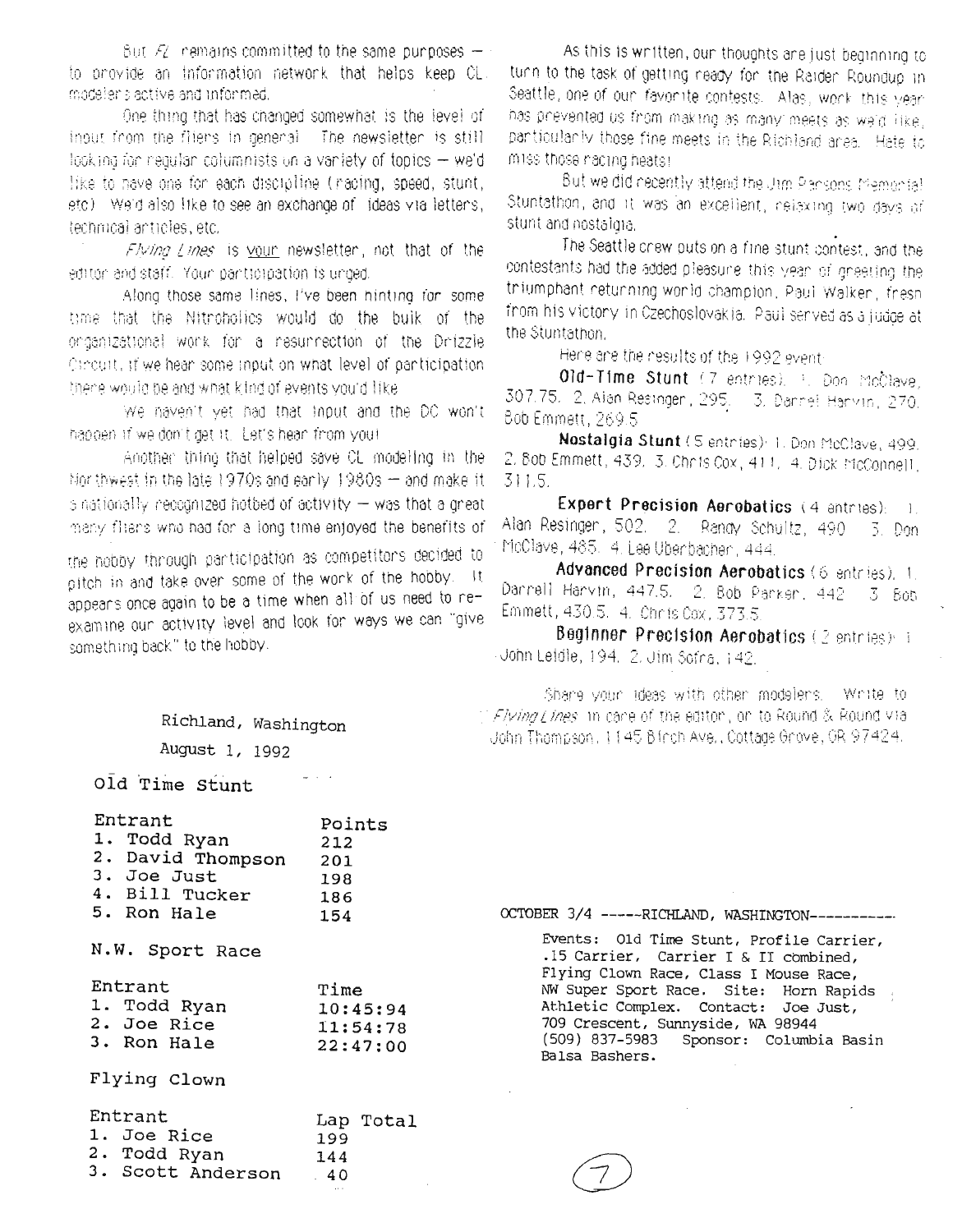### DEAR MIKE,

SINCE THE BLADDER GRABBER, JEFF RAINES, TWEED MANLEY, AND MYSELF HAVE BEEN EXPERIMENTING WITH 80 MILE AN HOUR. COMBAT. WE HAD A COUPLE OBJECTIVES WITH OUR EXPERIMENTATION. THE FIRST IS TO HAVE A LOT OF FUN FLYING COMBAT, AND I CAN REPORT THIS OBJECTIVE HAS NOT ONLY BEEN MET BUT EXCEEDED OUR EXPECTATIONS. THE SECOND OBJECTIVE WAS TO IMPROVE OUR COMBAT SKILLS AND THIS TO IS HAPPENING. THE THIRD OBJECTIVE WAS TO LEARN ABOUT 80 MILE AN HOUR COMBAT AND TO SEE WHAT TYPE OF EQUIPMENT WORKS AND DOES NOT WORK.

THE AIRPLANE IS NOT CRITICAL OTHER THAN THE OBVIOUS ADVANTAGES OF FOAM LEADING EDGES OVER BALSA WOOD. BECAUSE THE SPEEDS ARE LOW, IT IS AN OPPORTUNITY TO CLEANOUT ALL THE OLD EQUIPMENT AS WELL AS TAKE SOME OF THOSE OLD CRASHED FAST PLANES AND DO SOME CREATIVE RECYCLING. I HAVE BEEN USING NEMESIS, SHOULD TELL YOU HOW OLD SOME OF THE STUFF IS IN MY GARAGE. WE HAVE FOUND THAT ENGINES WITH COMPRESSION ARE AN ADVANTAGE ESPECIALLY TO OUR ARMS. BOTH JEFF AND MYSELF HAVE BEEN USING SUPER TIGERS. JEFF WAS USING A HIGHLY RESTRICTED MARK SIX; HOWEVER THIS DID NOT WORK VERY WELL. IT WAS VERY SENSITIVE TO NEEDLE SETTINGS AND HARD TO RESTART. TWEED IS USING FOX MARK FOURS. I HAVE ALSO BEEN USING MARK THREES. I TALKED WITH PHIL GRANDERSON ABOUT WHAT HE AND WILUE WERE USING A COUPLE OF YEARS AGO, AND THEY WERE USING OS MAX 35. I HAVE ORDERED ONE AND WILL GIVE YOU A REPORT IF TOWER HOBBIES EVER SHIPS IT. WE HAVE BEEN USING 10 PERCENT FUEL, AND ARE JUST STARTING TO PLAY WITH 5 PERCENT. ALL FUEL SYSTEMS ARE USING BLADDERS. WE HAVE PLAYED WITH A VARIETY OF PROPS. THESE HAVE RANGED FROM TAl PANS TO APC,. THREE BLADES TO TWO BLADES, AND A VARIETY OF DIAMETERS AND PITCHES. THE BIGGEST SPEED REDUCTION COMES (AROUND 8 MPH) FROM PUTTING THE PROP ON BACKWARDS.

I HAVE ENCLOSED A FULL SIZE TEMPLATE FOR THE CHICKEN STICK THAT DIRTY DAN, RON SCOONES, AND MY SELF USE. A FEW COMMENTS ON ASSEMBLY. FIRST YOU SHOULD CUT ONE, A BLANK THAT IS, OUT OF PAPER AND CHECK THE SIZE TO MAKE SURE YOU ARE COMFORTABLE WITH THE FIT. MAKE SURE YOU FOLD IT TO ALLOW FOR WHETHER YOU ARE RIGHT HANDED OR LEFT HANDED. TRACE THE TEMPLATE ONTO A PIECE 1/4 INCH THICK PIECE OF LEATHER (YOU CAN USE A THINNER PIECE IF YOU HAVE A HIGHER TOLERANCE FOR PAIN) AND THEN CUT OUT THE BLANK. I USED A SCROLL SAW. WHERE THE CHICKEN STICK COMES TOGETHER EPOXY AND CLAMP UNTIL DRY. NOW THE HARD PART, FIND A SHOE SHOP THAT WILL STITCH IT FOR YOU. INITIALLY IT WILL BE VERY STIFF, YOU CAN ACCELERATE THE SOFTENING PROCESS BY SOAKING IT IN FUEL.

### BUZZ WILSON

ED.- Thanks for the update on the Combat scene. We don't get a lot of input from you streamer chaser types. (HINT! HINT!) The concept of 80 MPH Combat sounds like a good one, with the ability to use most any craft and power, just keep it slowed down. Probably not much faster than Fox <sup>35</sup> Combat. (?)

The flipping thong is "deja vu all over again". For those of you who have not tried these, they are great. John Thompson made a batch of them a number of years ago, and called them "Neater Beaters". Don't know who originally devised the design, but first saw them used in Northern Washington about 1970.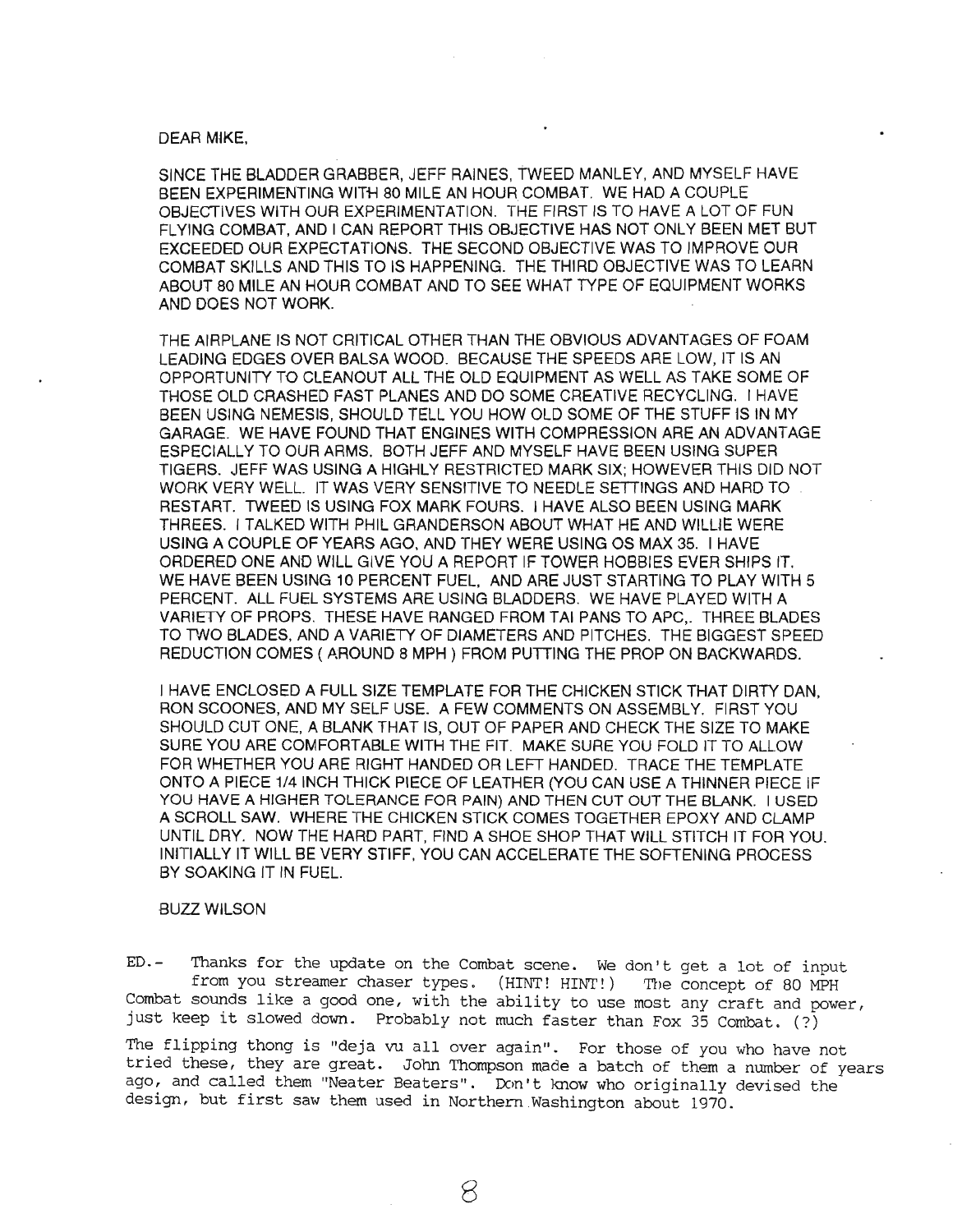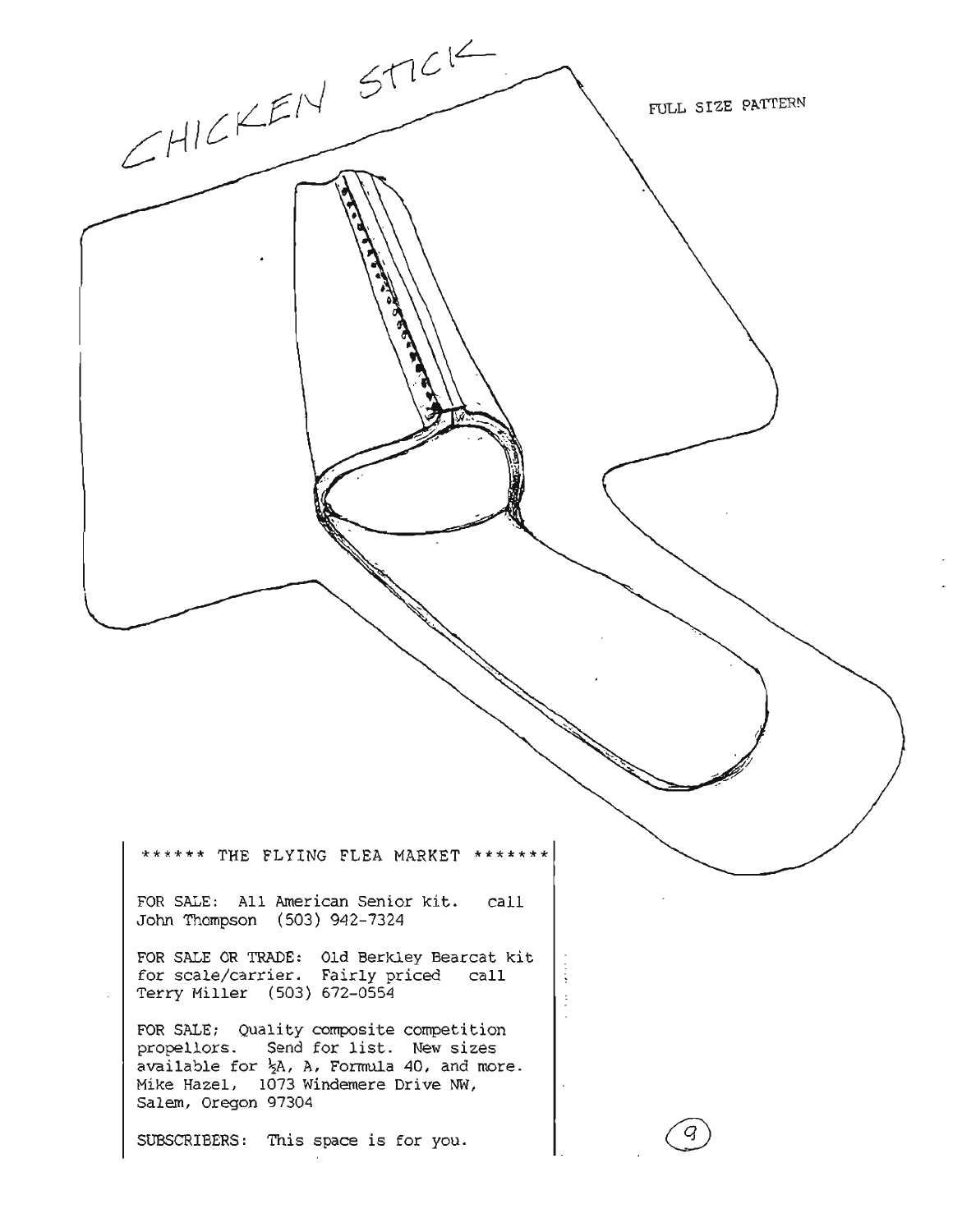### MOTORVATION By Tom Lay

Every major component of our stunt aircraft has changed dramatically over the past 20 years with the exception of the fuel tank! (NOTE: The fuel tank sketches in this article are the same sketches that <sup>I</sup> sent to Wynn Paul in the mid-70's for publication in Stunt News.)

Shown are three different type of Uniflow metal tanks which have proven to work well for our needs. REMEMBER THE FUEL TANK CAN BE YOU BEST FRIEND OR YOUR WORST ENEMY!!!

<sup>I</sup> used .010 Easy Solder tin sheet #245 from K&S Engineering for all metal tanks. If you use the thinner .005 shim-stock in order to have lighter tank it will usually flex come from the pulsation of the muffler pressure to the tank and the vibration of the engine. Remember flexing = foaming and foaming = erratic engine runs.

<sup>I</sup> use E-Z bend brass tubing because it is easily bent and does not crystalize as quickly as does copper tubing.

<sup>I</sup> also use Stay-Brite silver solder for all tanks, even though it is heavier. This brings up another point. <sup>A</sup> tank built from .010 vs. .005 tin and silver solder vs. regular solder usually weighs about 1/2 oz. more but I'll give up the 1/2 oz. difference gladly in favor of consistent engine when started will draw fuel pretty until the engine runs and no leaks, which always seem to occur at<br>the most embarrassing moments like at the NATS etc. The three the most embarrassing moments like at the NATS etc. sketches are not clear enough as' copied in stunt News send me a S.A.S.E. at my T&L address which is listed in this issue and <sup>I</sup> will send you a full size in place copy.

Uniflows #1 and #2 are for full bodied stunters and are usually held in place with silicon sealant. Uniflow #3 is for Profile stunters and is held in place with four J-BOLTS screwed into the side of the fuselage doubler with a sheet of 1/4" thick semi-soft foam rubber bands holding the tank to the airplane. This system will absorb most of the vibration and eliminate most of the foaming of the fuel which normally plagues <sup>a</sup> profile airplane.

#### TROUBLE-SHOOTING A FUEL TANK.

- 1. Remember a worn out engine will not make adequate crankcase pressure which is required for consistent fuel draw. Sometime a worn engine when first started will draw fuel pretty well until the engine warms up and starts losing compression and this usually results in the engine going lean in the second half of the flight.
- 2. Always use <sup>a</sup> fuel filter! Not only does it filter the fuel but it equalizes the flow of fuel to the engine. The larger volume end of the filter should go towards the fuel.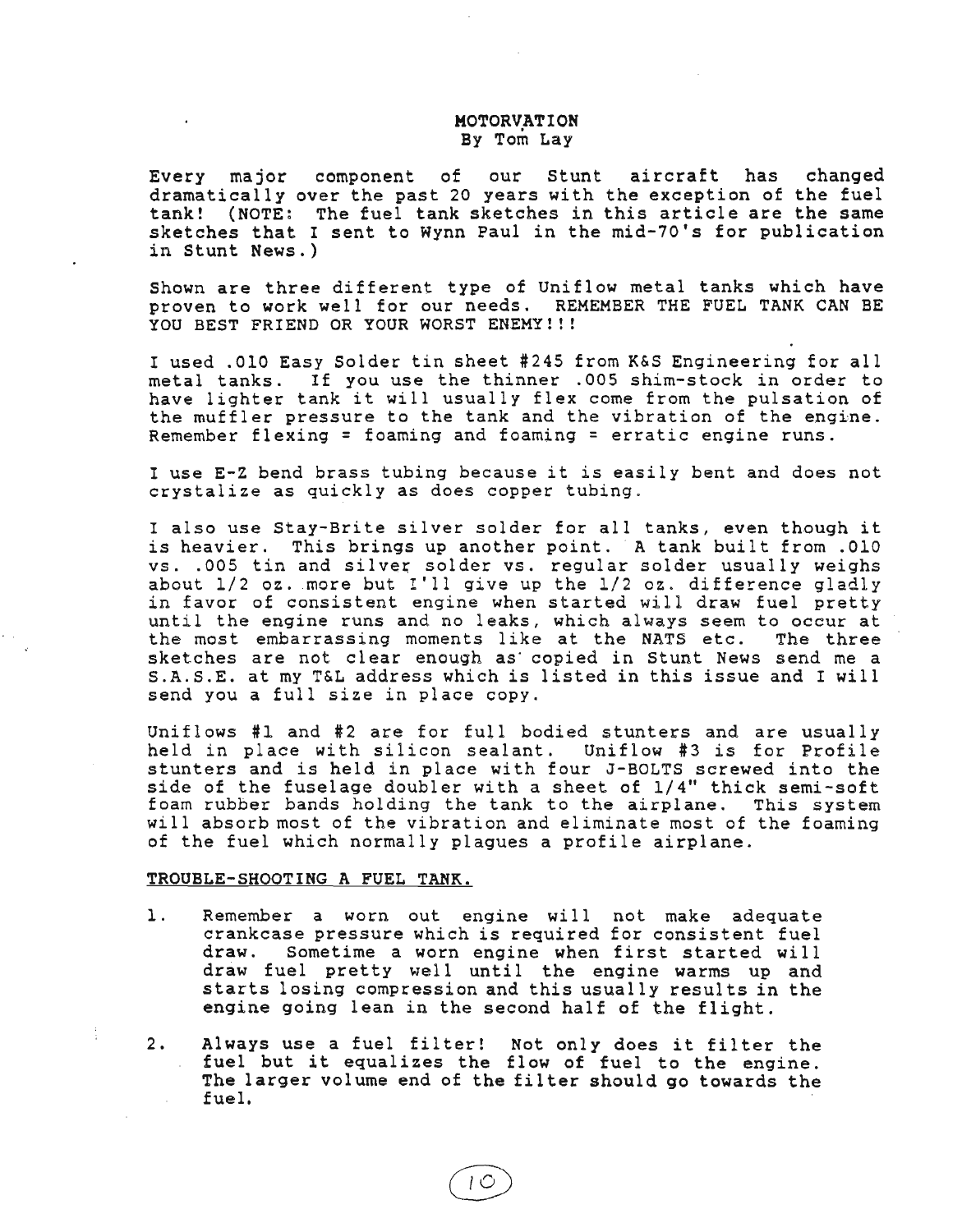$3.$ IN THE EVENT OF A SUSPICIOUS PUEL TANK:

 $L$  UNIFLOW #1

- Try on flight with someone else's fuel.  $\mathbf{T}$  $\lambda$ . that is not it go to "B."
- First remove the fuel tank from the airplane  $B.$ and pressure check the entire assembly under water with a syringe to check for leaks. If there is a leak re-solder the leaking area and re-check it under water for leaks. If there are no more air leaks proceed to "C."
- $C:$ Remove the back cover of the fuel tank and visually check all three tubes for splits in the tubing which are caused by fuel, air, and vibration causing crystallization and splitting. If you see no visual splits you must scrub your tank surgically clean with acetone you will sometimes find that a film of "flux" (resembling a thin layer of cotton)<br>will build up on your filter screen. It can be very deceiving because when you look through the filter is looks clean even though it is blocked by the cotton-like film. Always remove the screen and wipe both sides to be sure!! From July/Aug Stunt News.



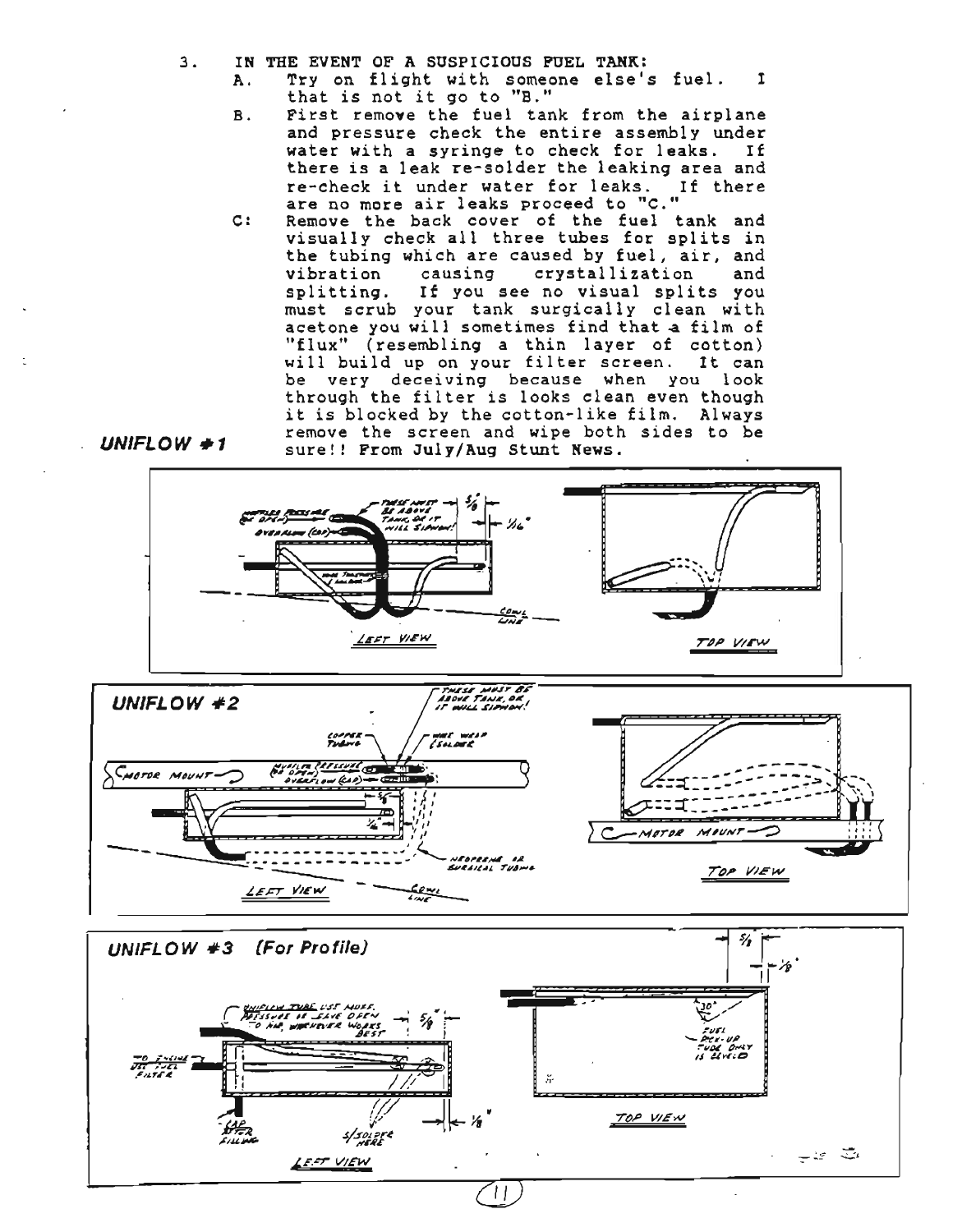#### NAVY CARRIER NOTES, by Joe Just

<sup>A</sup> little something different this time around (no pun intended) concerning Carrier flying. No pointers, no philosophy, and no c $\gamma$  drawings, simply an invitation to come on over to Eastern Washington this October 3rd and 4th, for the best Carrier meet this year. I'm talking about the Desert Carrier Bash III.

For the previous two falls, the Columbia Basin Balsa Bashers have been sponsoring this meet, and it has grown from <sup>a</sup> small idea into one of the best Carrier meets in the West. We offer a day and a half of continuous Carrier flying. All classes are offered, .15, Profile, and Class I & II ccrnbined. So what's the big deal you say?

We fly off of a full sized deck, the one that the AMA gave us in 1989, over grass in a beautiful park. The thing that really makes this meet different is that we waive the three attempts for two officials flight rule in the AMA rule book. This year, we will allow you to fly each plane for six attempts and will use your best score for your final position in that event. Further, you are allowed to enter as many planes as you wish in each event. All we ask is that you don't hog the deck. Get in line and fly as much as you can in rotation. There is a special entry fee for this Carrier contest \$5.00 per plane, with 50% of the entry fee given back on a prorated basis in each class.

The C.B.B.B. also gives out trophies to third place in all events, and the big draw for a lot of guys (ask John Hall about this part) is the final event of the weekend, or prize drawing, where each contest entrant is eligible to draw for some very, very, nice prizes. (right, John?) Even if you place last in any of the events over the weekend, you just might go home with a brand new Fox .35, for example!

Along with the Carrier events which run from 9AM to 1PM Saturday, and from 9AM to 4PM on Sunday, we also offer a fulle slate of CL racing on Saturday, and our brand of Old Time Stunt on Sunday. Our version of OTS is very simple, we fly the OTS pattern with airplanes that are eligible for OTS, or, any other profile. For example, you could enter your Twister, and it would be eligible, but would not get the <sup>10</sup> points that an unflapped profile like the Ringmaster WOUld .. Sounds <sup>a</sup> little confusing, but read it again and you'll get it!

Please come prepared for a great time, and you can fly Carrier either Day or both days, until you use up the six flights for each plane. For more info give me a call at 509-837-5983 evenings, or at 509-837-2299 weekend evenings (work #), or, drop me a line at 709 Crescent, Sunnyside, WA 98944. See you there!!!!!!!!



TYPICAL CARRIER PLANE CONTROLS SETUP

 $12$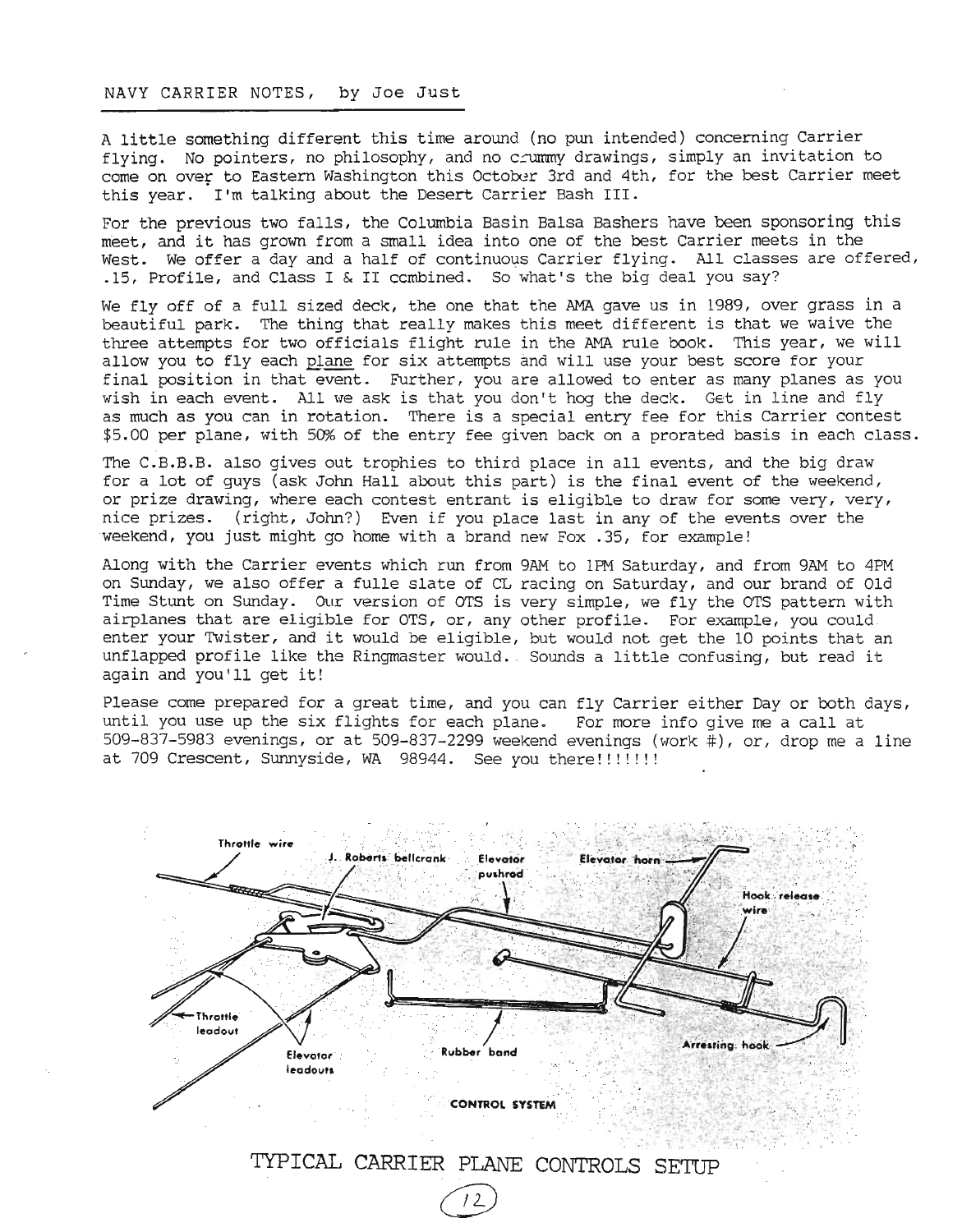

### VANCOUVER GAS MODEL CLUB

### **"INTERNATIONALS"**

RECORD RATIO \$ CASH BASH \$

Odober 24 - 25, 1992

Rice Mill Road Site, Richmond. B. C.

All Classes of A.M.A. & Northwest Control-Line Speed & Navy Carrier

Entry Fee - \$10.00 Canadian, \$8.00 U.S.

For Further Information Contact

**Bruce Duncan - (604) 261-8776** P.O. **Box** 58037, Stn. L **Vancouver,** B.C. **V6P 6C5**

 $1<sup>3</sup>$